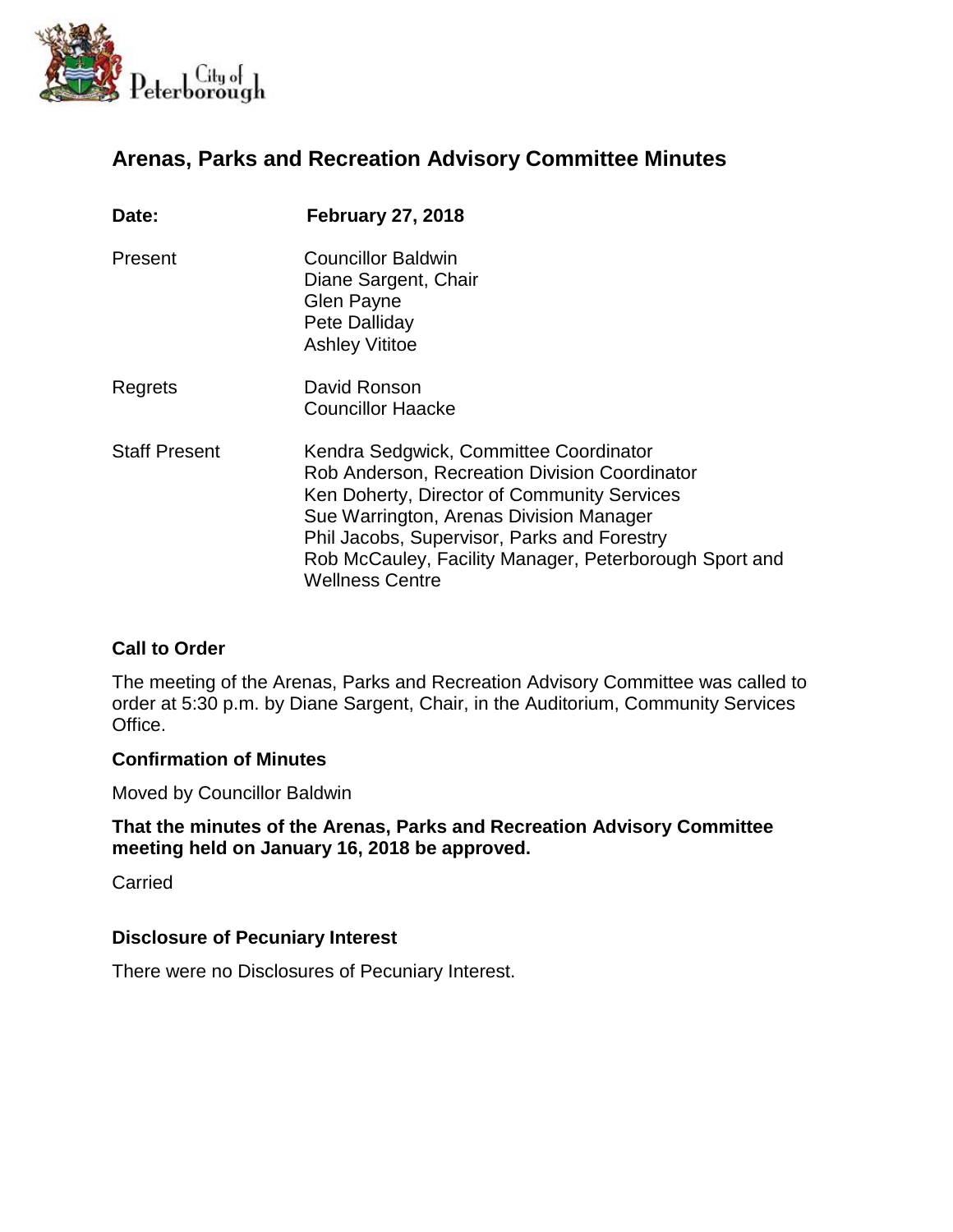## **Peterborough Sport & Wellness Centre - Aquatic Update Report APRAC18-003**

Moved by Glen Payne

**That the Arenas Parks and Recreation Advisory Committee approve the recommendation outlined in Report APRAC18-003 dated February 27, 2018, of the Facility Manager, Peterborough Sport and Wellness Centre, as follows:**

**That the presentation by the Facility Manager of Peterborough Sport and Wellness Centre be received for information.**

Carried

**Recreation Division 2018 Work Activities Overview Report APRAC18-004**

Moved by Councillor Baldwin

**That the Arenas Parks and Recreation Advisory Committee approve the recommendation outlined in Report APRAC18-004 dated February 27, 2018, of the Recreation Division Coordinator, as follows:**

**That the presentation by Rob Anderson, Recreation Division Coordinator, be received for information.**

Carried

**Community Grants Overview Report APRAC18-002**

Moved by Ashley Vititoe

**That the Arenas Parks and Recreation Advisory Committee approve the recommendation outlined in Report APRAC18-002 dated February 27, 2018, of the Director of Community Services, as follows:**

**That the presentation by Ken Doherty, the Director of Community Services, on the City's Community Grants Program be received for information.**

Carried

### **Other Business**

There were no items of Other Business.

### **Next Meeting - March 20, 2018**

The Chair indicated that the next meeting of the Committee is scheduled for March 20, 2018.